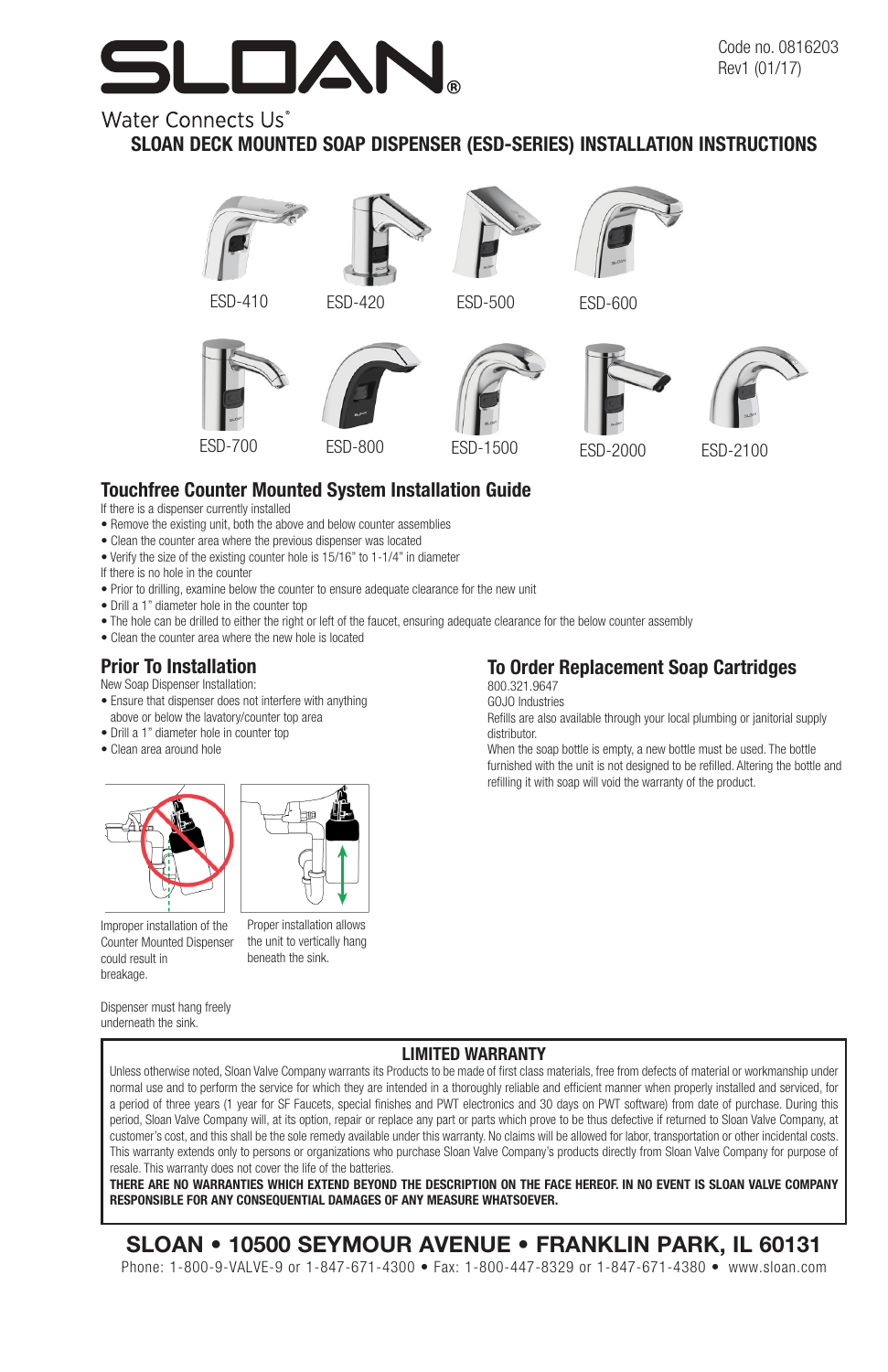### NOTE: ESD-2100 Shown, instructions applicable for all Sloan soap dispensers

#### Installing the Touchfree Counter Mounted System

Prior to beginning installation, study the exploded view of the Touchfree Counter-Mounted System and locate all the pieces. Also, look beneath the countertop to and a suitable place for mounting of the Battery Box (9) so that it will not interfere with system components or plumbing.



Feed the Data Cable 5a and the shank of the Dispenser Assembly 1 through the hole in the countertop. Point the spout of the Dispenser into the sink bowl.



From underneath the counter, feed the Lock Washer 3 and then the Mounting Nut 3a over the Data Cable 5a and onto the threaded shank of the Dispenser Assembly 1. Tighten the nut securely.



Align the indent inside the top of the Motor Assembly/Bottle Support 7 with the indent on the shank of the Dispenser Assembly 1 and firmly push the Motor Assembly/Bottle Support up, onto the shank.

NOTE: Hold the Data Cable firmly out of the way as you push up on the Motor Assembly/Bottle Support. Continue pushing upward until the vertical slots in the Dispenser shank and the Motor Assembly/Bottle Support line up.



Secure the Motor Assembly/Bottle Support 7 to the Dispenser Assembly 1 shank by pushing the Retaining Clip 4 into place through the vertical slots, until it goes all the way through the Motor Assembly.

NOTE: Motor Assembly Bottle Support will rotate 360° to avoid any obstruction.



Remove the cover from the Battery Box 8 by loosening the two captive screws on the Battery Box cover. Position the Box on a convenient (vertical or horizontal) surface under the counter top that will allow access for battery changing. Attach the Box to the surface using the two screws 10 and anchors (if attaching to a plaster or masonry surface). Use the Wall Clip 11 to secure the Power Cable to a wall or other under-counter surface if desired.



Place four alkaline "D" Cell batteries into the Battery Box 9 cover. The batteries must be positioned according to the diagrams shown on the inside of the cover.

NOTE: If the batteries are not properly installed or the cover is not properly positioned on the Box, the System will not work. Position the cover (with batteries installed) on the Battery Box and tighten the two captive screws.



IMPORTANT: Connect the two halves of the Data Cable 5a and 5b

by visually lining up the white stripes on each half and gently pushing the cable connectors together until the stripes touch. Improperly assembled

connectors can cause unit to not function as intended.



After the batteries are installed in the battery box, connect the two halves of the power cable 6a and 6b . Allow 20 seconds before the system is ready to dispense soap.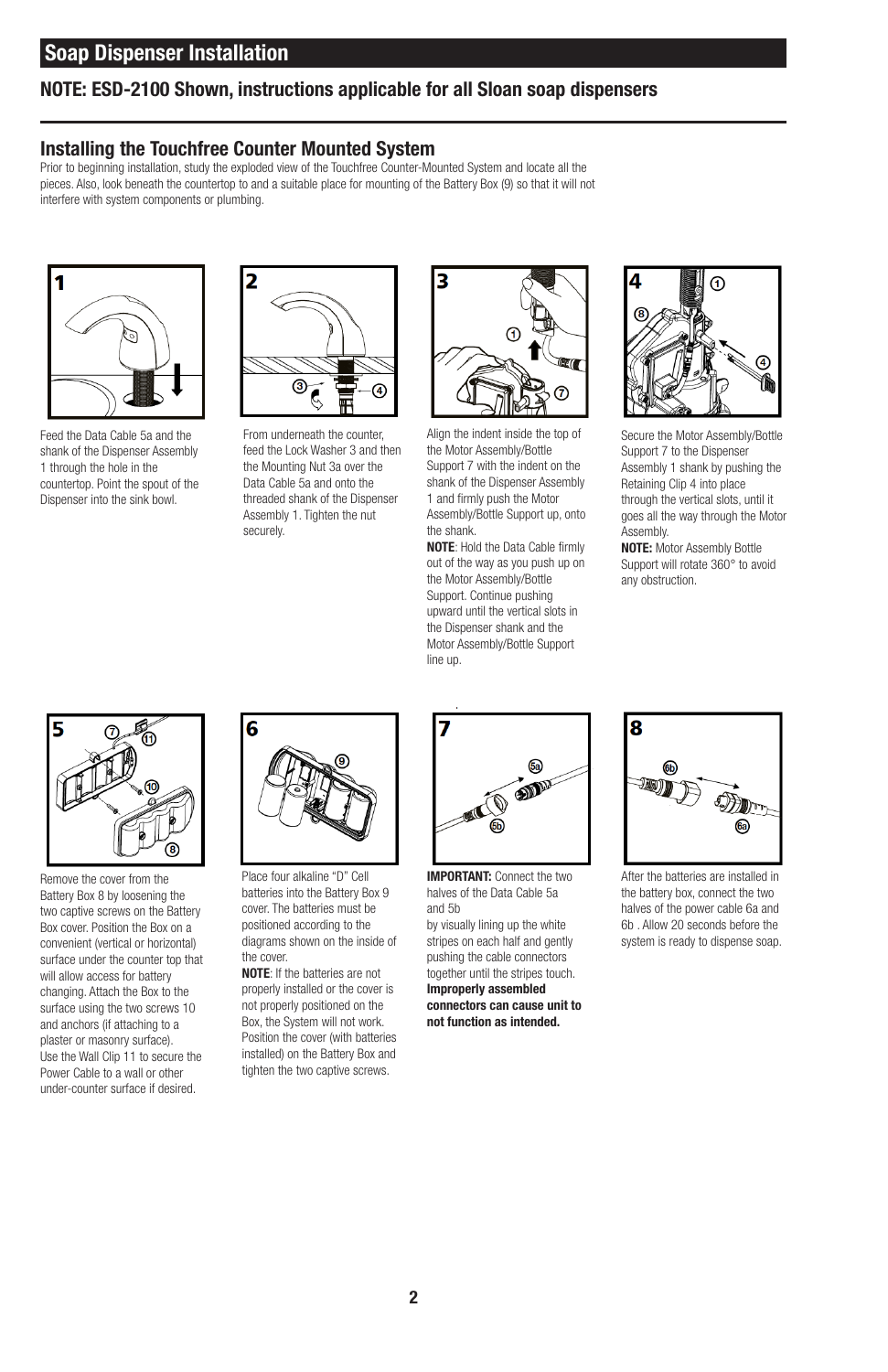## Soap Refill Bottle Installation and Removal

Refill Installation  $(r \in \text{fill}(9)$  sold separately)

### Refill Removal



Feed the dispense tube A on the Refill Bottle 9 up through the Motor Assembly/Bottle Support 7 and Dispenser Assembly 1 , aligning the two indents in the Bottle and the Support. Slide the Bottle upward until it snaps into place.

NOTE: The refill is not properly installed until you hear the "snap" (as the Green release latch on the Motor Assembly/Bottle Support 7 engages).



Ĉ Actuation zone

System by passing your hand under the spout of the Dispenser Assembly 1

(in front of the sensor window) at least three or four times, until foam soap appears. If the System does not dispense soap after passing your hand in front of the sensor several times, repeat several more times. If no sound heard from motor assembly after placing hands in front of sensor, check to see that the Data Cable 6 halves are firmly connected, that the batteries are "good", and that the Battery Box 8 cover is properly positioned and fastened to the Box. Check for bent contact pins inside connector 6b . If unit is multi-activating, check for bent contact pins inside connector 6b.



Grasp the empty Refill Bottle 9 with one hand and use the other hand to push the Green release latch on the Motor Assembly/Bottle Support 7 to the right (counterclockwise as seen from above).



Grasp the empty Refill Bottle 9 with one hand and use the other hand to push the Green release latch on the Motor Assembly/Bottle Support 7 to the right (counterclockwise as seen from above).

#### Cleaning the Counter Mounted System

Use only mild soap and water to clean the Touchfree Counter Mounted System spout. Cover the sensor window with your thumb while cleaning the spout so that you do not continue to dispense soap.

DO NOT use abrasives to clean the TouchFree Counter-Mounted System (as this may damage the finish or the sensor window).

## Soap Replacement

To order replacement soap cartridges: CONTACT GOJO Industries at 800.321.9647 Available refills ESD-321 8565-02-N6300GN: 1500 ml Green Certified Foam Refill (2 Pack) ESD-322 8545-04-N6300GN: 2300 ml Green Certified Foam Refill (4 Pack)

ATTENTION: do not handle by tube. For proper operation, ensure that tubing is not loose or bent.